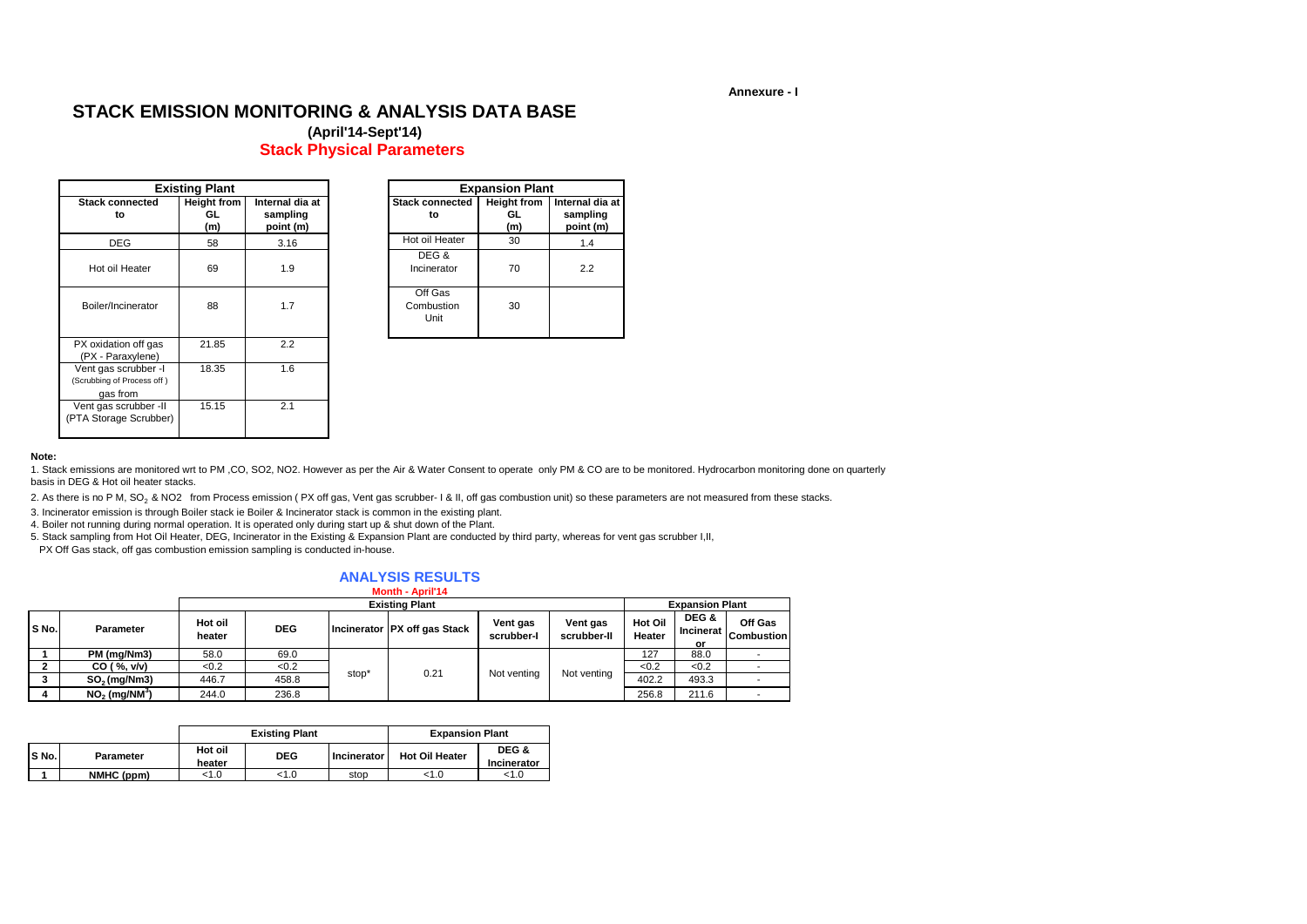## **ANALYSIS RESULTS**

|       | Month -May'14    |                   |                       |       |                              |                        |                         |                   |                          |                              |  |  |
|-------|------------------|-------------------|-----------------------|-------|------------------------------|------------------------|-------------------------|-------------------|--------------------------|------------------------------|--|--|
|       |                  |                   | <b>Existing Plant</b> |       |                              |                        |                         |                   | <b>Expansion Plant</b>   |                              |  |  |
| S No. | <b>Parameter</b> | Hot oil<br>heater | <b>DEG</b>            |       | Incinerator PX off gas Stack | Vent gas<br>scrubber-l | Vent gas<br>scrubber-II | Hot Oil<br>Heater | DEG &<br>Incinerat<br>or | Off Gas<br><b>Combustion</b> |  |  |
|       | PM (mg/Nm3)      | 51.0              | 57.0                  |       |                              |                        | Not venting             | 139               | 76                       |                              |  |  |
| ີ     | CO ( %, v/v)     | < 0.2             | <0.2                  |       |                              |                        |                         | < 0.2             | < 0.2                    |                              |  |  |
| 3.    | $SO2$ (mg/Nm3)   | 468.8             | 479.8                 | stop* | 0.35                         | Not venting            |                         | 371.6             | 536.6                    |                              |  |  |
| 4     | $NO2$ , (mg/Nm3  | 261.9             | 250.9                 |       |                              |                        |                         | 139               | 249.4                    | ۰.                           |  |  |

# **WBPCB SAMPLING:**  $\blacksquare$

|       |                  |                   | <b>Existing Plant</b> | <b>Expansion Plant</b> |                       |                      |
|-------|------------------|-------------------|-----------------------|------------------------|-----------------------|----------------------|
| S No. | <b>Parameter</b> | Hot oil<br>heater | <b>DEG</b>            | <b>Incinerator</b>     | <b>Hot Oil Heater</b> | DEG &<br>Incinerator |
|       | PM (ma/Nm3)      | 108.97            | 19.68                 | stop                   | 282.84                | 59.41                |

#### **ANALYSIS RESULTS Month -June'14**

|              | <b>MONUT-JUNE 14</b> |                   |                       |       |                                |                        |                         |                   |                                 |                              |  |
|--------------|----------------------|-------------------|-----------------------|-------|--------------------------------|------------------------|-------------------------|-------------------|---------------------------------|------------------------------|--|
|              |                      |                   | <b>Existing Plant</b> |       |                                |                        |                         |                   | <b>Expansion Plant</b>          |                              |  |
| S No.        | <b>Parameter</b>     | Hot oil<br>heater | <b>DEG</b>            |       | Incinerator   PX off gas Stack | Vent gas<br>scrubber-l | Vent gas<br>scrubber-II | Hot Oil<br>Heater | DEG &<br><b>Incinerat</b><br>or | Off Gas<br><b>Combustion</b> |  |
|              | PM (mg/Nm3)          | 49.0              | 52.0                  |       |                                | Not venting            | Not venting             | 98.0              | 42.0                            |                              |  |
|              | CO ( %, v/v)         | <0.2              | < 0.2                 |       |                                |                        |                         | < 0.2             | < 0.2                           |                              |  |
|              | $SO2$ (mg/Nm3)       | 421.4             | 431.2                 | stop' | 0.21                           |                        |                         | 394.4             | 470.5                           |                              |  |
| $\mathbf{a}$ | $NO2$ , (mg/Nm3      | 243.3             | 228.3                 |       |                                |                        |                         | 219.1             | 231.4                           |                              |  |

## **ANALYSIS RESULTS**

|       | Month - July'14 |                       |            |       |                              |                        |                         |                          |                          |                              |  |  |
|-------|-----------------|-----------------------|------------|-------|------------------------------|------------------------|-------------------------|--------------------------|--------------------------|------------------------------|--|--|
|       |                 | <b>Existing Plant</b> |            |       |                              |                        |                         |                          | <b>Expansion Plant</b>   |                              |  |  |
| S No. | Parameter       | Hot oil<br>heater     | <b>DEG</b> |       | Incinerator PX off gas Stack | Vent gas<br>scrubber-l | Vent gas<br>scrubber-II | <b>Hot Oil</b><br>Heater | DEG &<br>Incinerat<br>or | Off Gas<br><b>Combustion</b> |  |  |
|       | PM (mg/Nm3)     | 147                   | 76.0       |       |                              |                        |                         | 139.0                    | 71.0                     |                              |  |  |
|       | CO ( %, v/v)    | < 0.2                 | < 0.2      |       |                              |                        | Not venting             | < 0.2                    | < 0.2                    |                              |  |  |
|       | $SO2$ (mg/Nm3)  | 474.7                 | 415.6      | stop* | 0.22                         | Not venting            |                         | 340.1                    | 423.8                    |                              |  |  |
|       | $NO2$ , (mg/Nm3 | 262.1                 | 221.2      |       |                              |                        |                         | 202.2                    | 216.5                    |                              |  |  |

|       |            |                   | <b>Existing Plant</b> |             | <b>Expansion Plant</b>                            |                      |  |  |  |
|-------|------------|-------------------|-----------------------|-------------|---------------------------------------------------|----------------------|--|--|--|
| S No. | Parameter  | Hot oil<br>heater | <b>DEG</b>            | Incinerator | <b>Hot Oil Heater</b>                             | DEG &<br>Incinerator |  |  |  |
|       | NMHC (ppm) | < 1.0             | 1.0                   |             | < 1.0                                             | 1.0                  |  |  |  |
|       |            |                   |                       |             | <b>ANALYSIS RESULTS</b><br><b>Month-August'14</b> |                      |  |  |  |
|       |            |                   | <b>Existing Plant</b> |             |                                                   |                      |  |  |  |